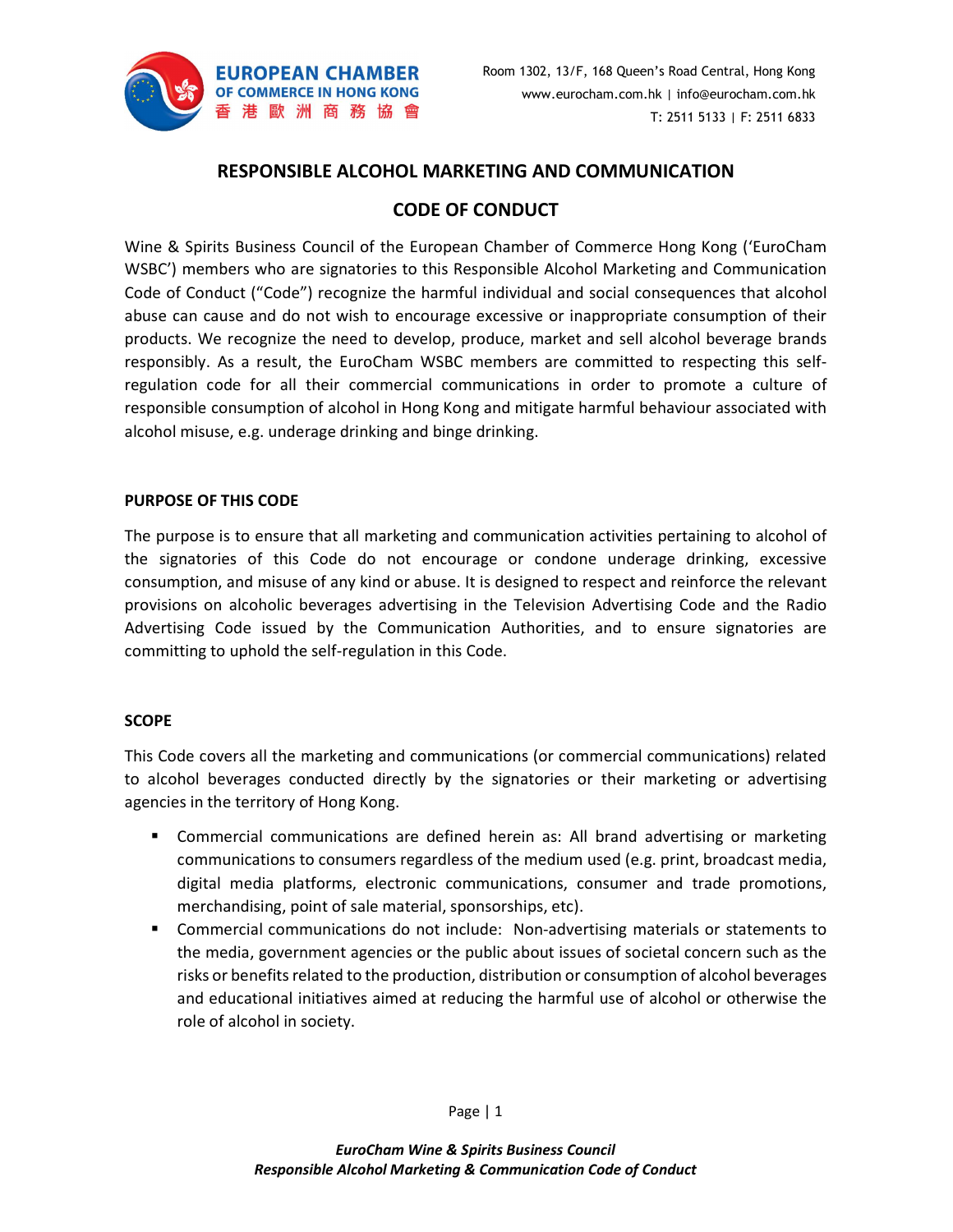

#### SPECIFIC PROVISIONS

#### 1. Laws, Codes and Policies

Our commercial communications must:

1.1 Comply with all the local legal requirements including applicable laws, regulations and standards, be decent, honest and truthful and conform to accepted principles of fair competition and good business practice;

1.2 Be prepared with a due sense of social responsibility and be based on principles of fairness and good faith;

1.3 Not in any circumstances be unethical or otherwise impugn human dignity and integrity.

### 2. Abstinence

Our commercial communications must:

2.1 Always show respect for those who choose to abstain from alcohol;

2.2 Be developed with the awareness that there are times in everyone's life when consuming alcohol may be unwise, and that there are people who choose not to drink at all for a variety of reasons, including cultural and religious ones;

2.3 Always respect individual choices, and be aware of local values and sensitivities;

2.4 Not present abstinence from or moderation with alcohol in a negative manner, nor imply that it is wrong or foolish to refuse a drink, even in a humorous manner.

#### 3. Minors

Our commercial communications must:

3.1 Be designed and placed for an adult audience and never be designed or constructed or placed in a way that appeals primarily to those younger than the legal purchase age (LPA) of 18 years old for alcohol;

3.2 Be placed in communications media and events for which at least 70% of the audience are reasonably expected to be of LPA and older;

3.3 Carry an age affirmation page if in a digitally accessible format and any groups, channels, social networks run by the signatories on third party web sites should whenever possible ensure that all members are over the legal drinking age;

3.4 Use people who are at least 25 years of age and reasonably appear to be and be portrayed as 25 years or older;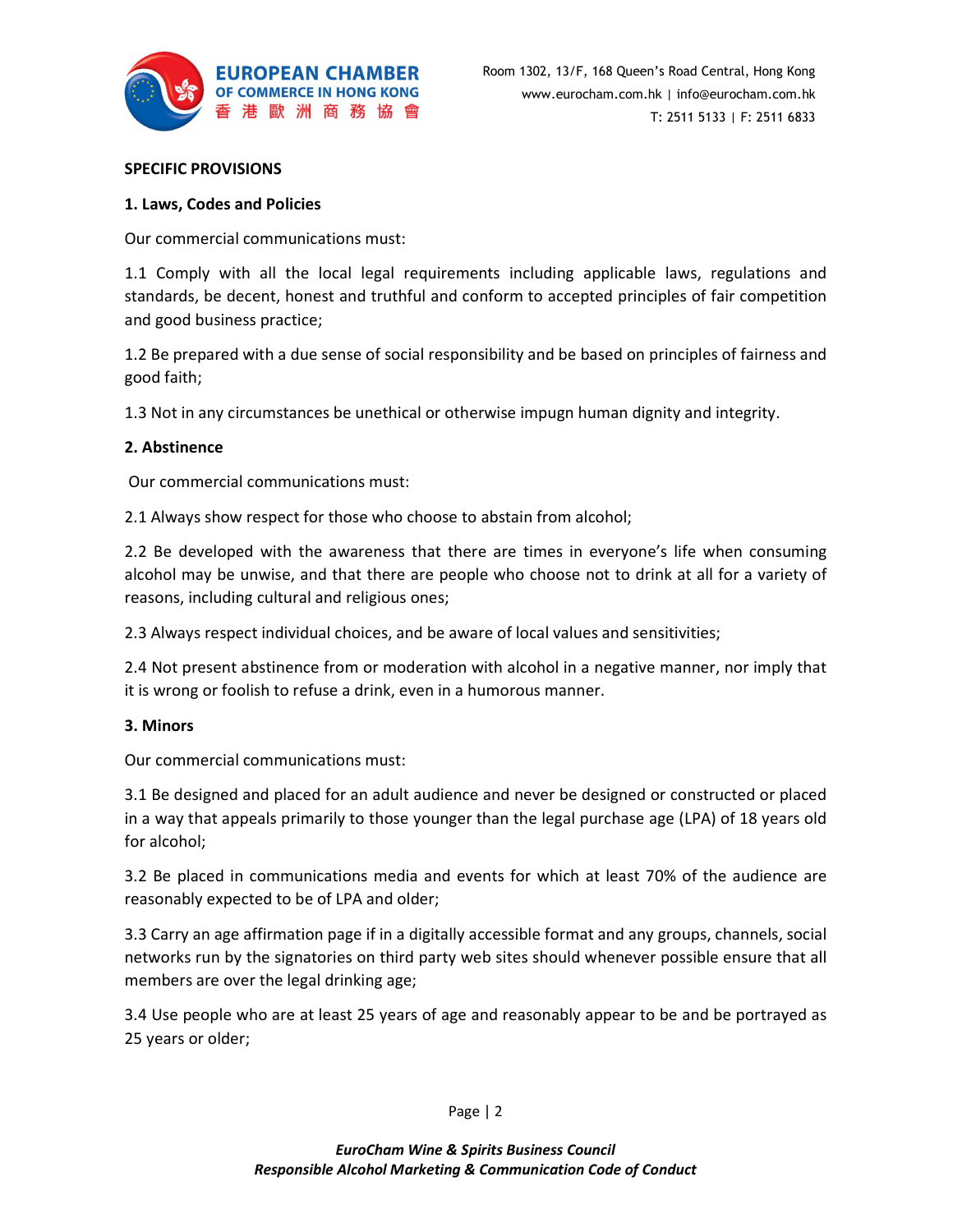

3.5 Not use objects, images, styles, symbols, colours, music and characters (either real or fictitious, including cartoon figures or celebrities such as sporting heroes) of primary appeal to minors;

3.6 Not use brand identifications such as names, logos, games, game equipment or other items of primary appeal to minors (in addition signatories will not license brand names, logos, or trademarks for use on children's clothing, toys, games, games equipment, or other materials intended for use primarily by persons younger than LPA).

### 4 Alcohol content

Our commercial communications must:

4.1 Not create any confusion as to the nature and strength of alcohol beverages;

4.2 When referencing a 'standard drink' use the definition of one standard drink as 10 grams of alcohol;

 4.3 When providing information about the alcohol content of our products and of drinks recipes ensure information is clear, factual and neutral;

4.4 Not emphasize high alcohol strength as a dominant theme or stress it as an element of product innovation;

4.5 Never imply that low strength alcohol beverages may be consumed in quantities, ways or situations where higher strength beverages may be inappropriate, nor that mid or lower strength beverages are healthier or more responsible choices.

## 5 Responsible drinking

Our commercial communications must depict and encourage only moderate and responsible drinking:

5.1 For all the commercial communications, include a voluntary responsible drinking message, which is clearly legible and noticeable;

5.2 Not encourage or condone excessive or irresponsible consumption, nor present abstinence or moderation in any negative way; or refer in any favourable manner to the effects of intoxication;

5.4 Not encourage or depict immoderate drinking or people who appear to be intoxicated; or in any way imply that immoderate drinking is acceptable.

## 6 Drink Driving and other dangerous activities

Our commercial communications must:

6.1 Not suggest that consuming alcohol beverages is acceptable before or whilst driving motor vehicles of any kind, operating potentially dangerous machinery, or undertaking any potentially hazardous recreational or work-related activity;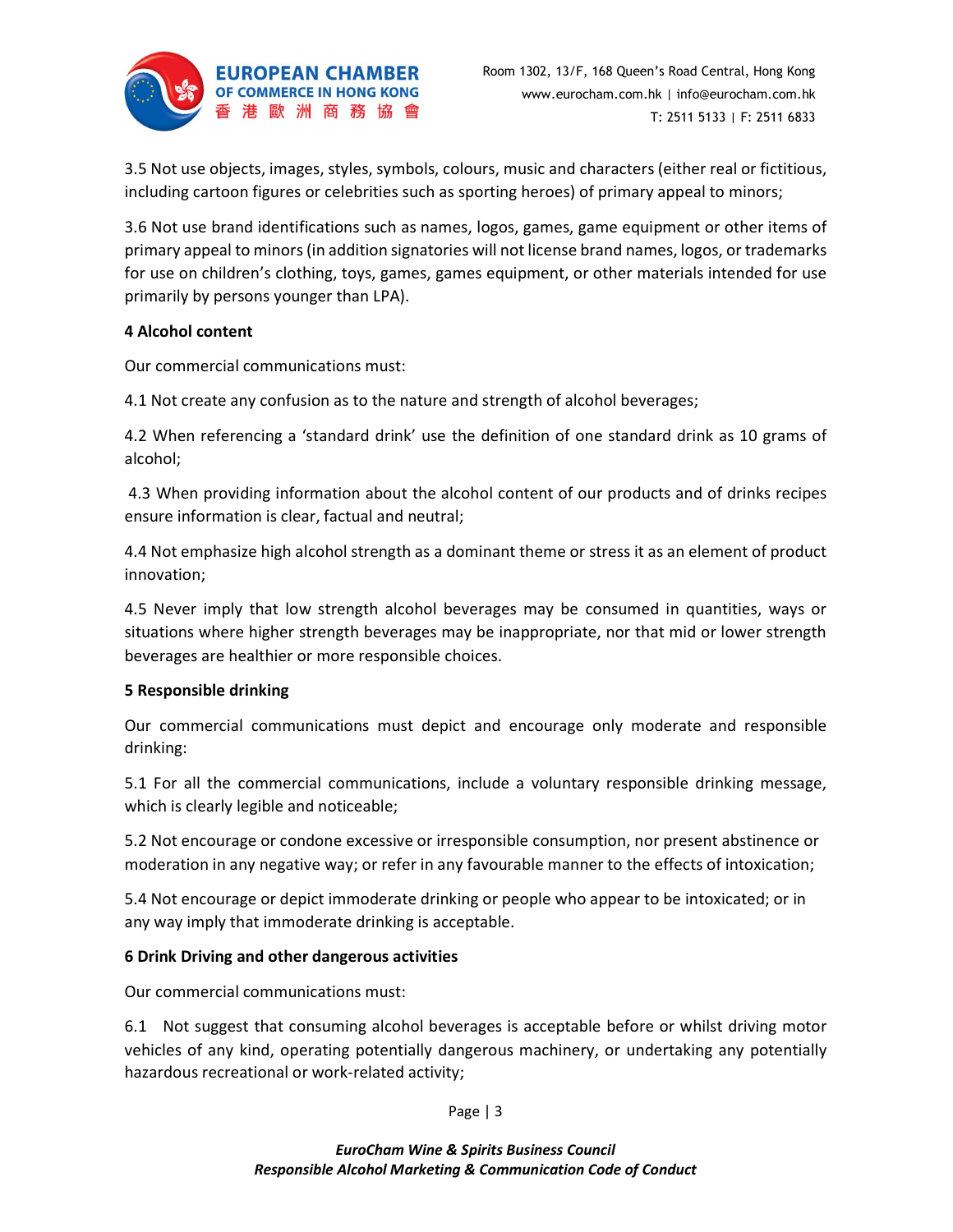

6.2 Ensure any association of alcohol beverage brands with sports is managed carefully to ensure consumption while playing the sport is not implied or encouraged.

### 7 Social and sexual success

Our commercial communications must:

7.1 Not suggest that consuming alcohol beverages is a requirement for social acceptance or success;

7.2 Not suggest that consuming alcohol beverages enhances sexual capabilities, attractiveness or leads to sexual relations;

7.3 Avoid the use of graphic, lewd or gratuitous nudity. Any use of an image of a nude man or woman must be in good taste and appropriate for the brand message being conveyed.

### 8 Anti-Social and Inappropriate Behaviour

Our commercial communications must:

8.1 Not suggest any association with violent, aggressive, illegal, dangerous or antisocial behaviour.

8.2 Avoid any association with, acceptance of, or allusion to drug culture or illicit drugs.

### 9 Health and performance

Our commercial communications must:

9.1 Never portray or target pregnant women or those breast-feeding infants as signatories to the Code recommend no level of alcohol consumption whatsoever for such groups;

9.2 Not imply that brands offer any health, therapeutic, dietary, functional or performance (mental or physical) benefits, though where permitted by law information on carbohydrate, calories or other nutrient content may be appropriate in some circumstances;

9.3 Not imply that consumption of alcohol or a particular brand may help in preventing, treating or curing any human disease or condition.

### IMPLEMENTATION AND COMPLIANCE

The Code is to operate as a reinforcement of and complementary to relevant legal requirements in Hong Kong. The signatories retain primary responsibility for observing the Code; and commit to communicating and working with their respective partners, agencies and suppliers to fulfil these commitments in any commercial communication work they do for the signatory companies and their brands.